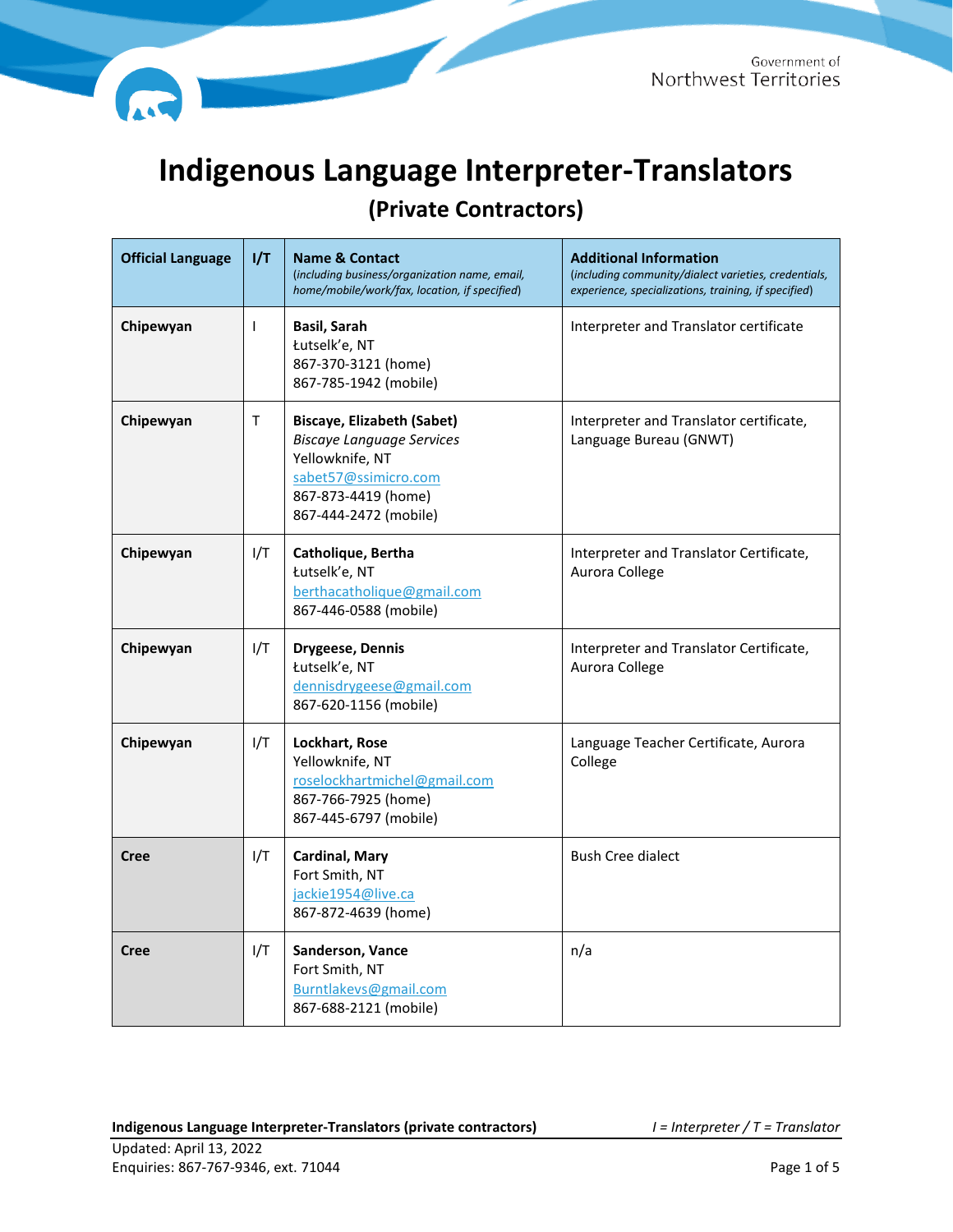

e e

| <b>Official Language</b> | I/T | <b>Name &amp; Contact</b><br>(including business/organization name, email,<br>home/mobile/work/fax, location, if specified)      | <b>Additional Information</b><br>(including community/dialect varieties, credentials,<br>experience, specializations, training, if specified)                                                                                                                                                                                                                                                                              |
|--------------------------|-----|----------------------------------------------------------------------------------------------------------------------------------|----------------------------------------------------------------------------------------------------------------------------------------------------------------------------------------------------------------------------------------------------------------------------------------------------------------------------------------------------------------------------------------------------------------------------|
| Gwich'in                 | I/T | Carroll, Ruth<br>Whitehorse, YT<br>revmartincarroll@yahoo.ca<br>867-334-4064 (phone)                                             | Experience in broadcasting,<br>interpretation, resource development,<br>and teacher support                                                                                                                                                                                                                                                                                                                                |
| Gwich'in                 | I/T | Firth, William<br>Fort McPherson, NT<br>yeezhah@gmail.com<br>867-377-0393 (mobile)<br>867-952-2449 (work/fax)                    | Language Bureau training (interpreting<br>in legal, politics, health, social service,<br>mining, hunting, fishing, trapping, land<br>management, oil and gas development,<br>astronomy, etc.); Gwich'in Language<br>Instructor diploma (Yukon College and<br>University of Alaska Fairbanks (UAF));<br>Associate of Applied Science Degree in<br>Native Language Development; Bachelor<br>Degree in Athabaskan Linguistics |
| Gwich'in                 | т   | Firth-Mitchell, Eleanor<br>E. Firth Business Services<br>Fort McPherson, NT<br>efirth@live.ca<br>867-377-0600 (phone)            | Teetl'it Gwich'in dialect                                                                                                                                                                                                                                                                                                                                                                                                  |
| Inuinnaqtun              | I/T | Kudlak, Emily<br>Ulukhaktok, NT<br>ekudlak@inuvialuit.com<br>867-396-3043 (home)<br>867-445-0913 (mobile)<br>867-396-3111 (work) | n/a                                                                                                                                                                                                                                                                                                                                                                                                                        |
| Inuktitut                | I/T | Langenhan, Mikle<br>Yellowknife, NT<br>mikle@nnsl.com<br>867-873-2466 (home)<br>867-765-8050 (mobile)                            | Canadian Translators, Terminologist and<br>Interpreters Council Certificate                                                                                                                                                                                                                                                                                                                                                |
| Inuktitut                | I/T | Maher, Erica<br>Yellowknife, NT<br>erica.maher@hotmail.com<br>867-447-0163 (mobile)                                              | Interpreter and Translator Certificate,<br>Language Bureau; Legal and medical<br>translation and interpretation training                                                                                                                                                                                                                                                                                                   |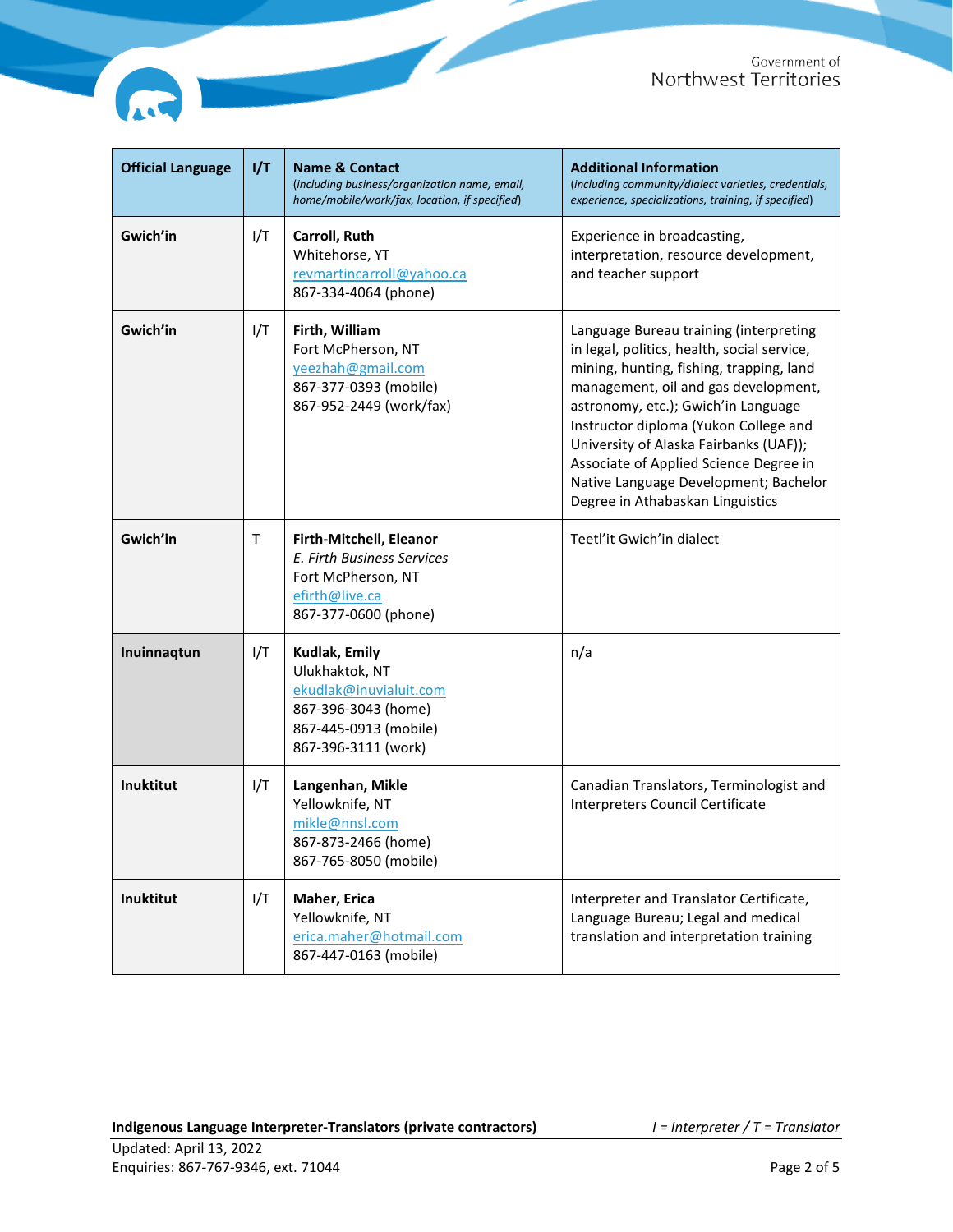

| <b>Official Language</b> | 1/T | <b>Name &amp; Contact</b><br>(including business/organization name, email,<br>home/mobile/work/fax, location, if specified)                                             | <b>Additional Information</b><br>(including community/dialect varieties, credentials,<br>experience, specializations, training, if specified) |
|--------------------------|-----|-------------------------------------------------------------------------------------------------------------------------------------------------------------------------|-----------------------------------------------------------------------------------------------------------------------------------------------|
| Inuktitut                | I/T | Napayok-Short, Suzie<br><b>Tusaajiit Translations</b><br>Yellowknife, NT<br>snapayok@theedge.ca<br>867-873-3021 (home)<br>867-445-7807 (mobile)<br>http://tusaajiit.ca/ | n/a                                                                                                                                           |
| Inuvialuktun             | I/T | <b>Carpenter, Holly</b><br>Tuktoyaktuk, NT<br>hac@ualberta.ca<br>780-244-4876 (home)<br>780-850-1615 (mobile)<br>867-977-2255 (work)                                    | Interpreter and Translator Certificate,<br>Language Bureau                                                                                    |
| <b>Inuvialuktun</b>      | I/T | Elias, Lillian<br>Inuvik, NT<br>lillianelias@hotmail.com<br>867-777-3989 (home)                                                                                         | Uummarmiutun dialect; Linguistic<br>Certificate, University of British Columbia<br>(UBC)                                                      |
| <b>North Slavey</b>      | I/T | Cleary, Sarah<br>Yellowknife, NT<br>sarahcleary2011@hotmail.com<br>867-873-9126 (home)<br>867-444-3794 (mobile)                                                         | Délįnę dialect; GSN# 0134752501                                                                                                               |
| <b>North Slavey</b>      | т   | <b>Martin, Mabel</b><br>Tulita, NT<br>867-445-9484 (mobile)                                                                                                             | Shihgot'ine dialect (Tulita dialect);<br>Interpreter Certificate, Aurora College                                                              |
| <b>North Slavey</b>      | I/T | <b>Modeste, Mary</b><br>Yellowknife, NT<br>modeya2012@gmail.com<br>867-765-5290 (phone)                                                                                 | Déljne dialect                                                                                                                                |
| <b>North Slavey</b>      | I/T | <b>Williams, Anne Marie (Marianne)</b><br>Yellowknife, NT<br>mayellowknife@live.com<br>867-873-8243 (home)<br>867-445-7796 (mobile)                                     | Délįnę dialect; Legal and medical<br>translations certificate; Community<br>Linguistic Certificate, CILLDI                                    |
| <b>South Slavey</b>      | ı   | Bran, Eleanor<br>Yellowknife, NT<br>867-873-2062 (phone)                                                                                                                | Fort Simpson dialect; Legal and medical<br>translations certificate, Language Bureau                                                          |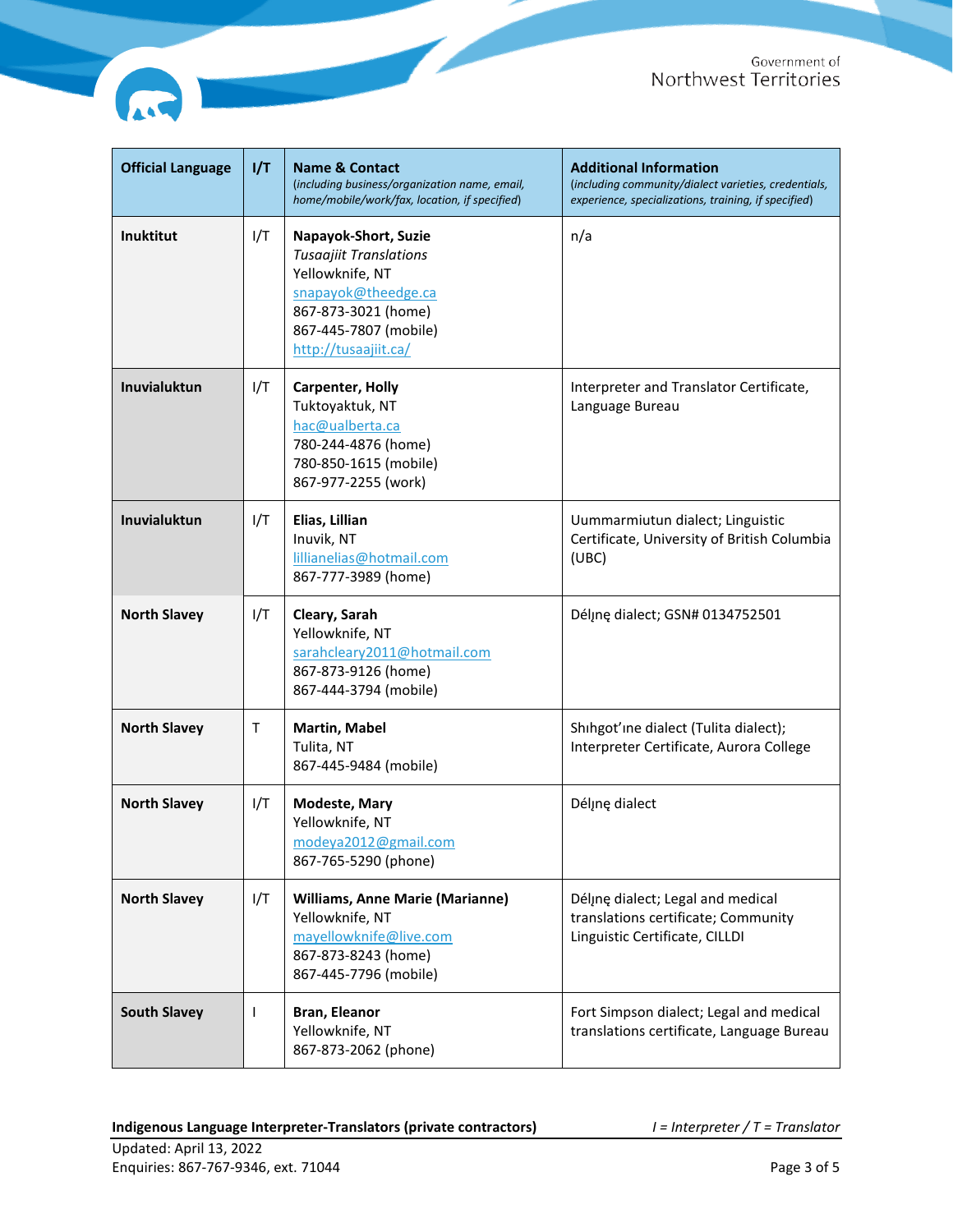

| <b>Official Language</b> | 1/T | <b>Name &amp; Contact</b><br>(including business/organization name, email,<br>home/mobile/work/fax, location, if specified)                                                             | <b>Additional Information</b><br>(including community/dialect varieties, credentials,<br>experience, specializations, training, if specified)                     |
|--------------------------|-----|-----------------------------------------------------------------------------------------------------------------------------------------------------------------------------------------|-------------------------------------------------------------------------------------------------------------------------------------------------------------------|
| <b>South Slavey</b>      | I/T | Cazon, Mary Jane<br>Fort Simpson, NT<br>maryjanecazon@hotmail.com<br>gccazon@outlook.com<br>867-695-2812 (home)<br>867-695-6664 (mobile)                                                | Dene Zhatié, Fort Simpson dialect;<br>Aboriginal Language Specialty Teaching<br>Certificate, GNWT; Permanent Aboriginal<br>Languages Specialist Certificate, GNWT |
| <b>South Slavey</b>      | I/T | <b>Constant, Victor</b><br>Fort Providence, NT<br>victor constant@yahoo.com<br>867-373-0431 (mobile)                                                                                    | Interpreter & Translator certificate,<br>Aurora College                                                                                                           |
| <b>South Slavey</b>      | ı   | Deneyua, Brenda<br>Fort Simpson, NT<br>867-695-2217 (home)<br>867-695-2348 (work)                                                                                                       | Interpreter & Translator Certificate,<br>Dene Cultural Institute                                                                                                  |
| <b>South Slavey</b>      | ı   | Lafferty, Jonas<br>Fort Simpson, NT<br>867-695-2217 (home)<br>867-695-1577 (mobile)                                                                                                     | Interpreter & Translator Certificate,<br>Dene Cultural Institute                                                                                                  |
| <b>South Slavey</b>      | т   | <b>Tambour, Alex</b><br>Hay River, NT<br>aetambour@gmail.com                                                                                                                            | Interpreter & Translator Certificate,<br>Aurora College                                                                                                           |
| <b>Tłjcho</b>            | ı   | Drygeese, Lena<br>Yellowknife, NT<br>867-446-5133 (mobile)                                                                                                                              | Willideh dialect; Interpreter &<br>Translator Certificate, Aurora College                                                                                         |
| <b>Tłįcho</b>            | I/T | <b>Football, Celine</b><br>Celine's Interpreting & Translating<br><b>Services</b><br>Yellowknife, NT<br>celine.football@northwestel.net<br>867-873-8620 (home)<br>867-688-7959 (mobile) | Interpreter & Translator Certificate,<br>Aurora College                                                                                                           |
| <b>Thicho</b>            | т   | <b>Mackenzie, Margaret</b><br>Yati Translations Ltd.<br>Yellowknife, NT<br>yati.translations@gmail.com<br>867-873-2516 (home)                                                           | Linguistics Training, Summer Linguistics<br>Program, Native Language Program, New<br>Mexico                                                                       |

**A**